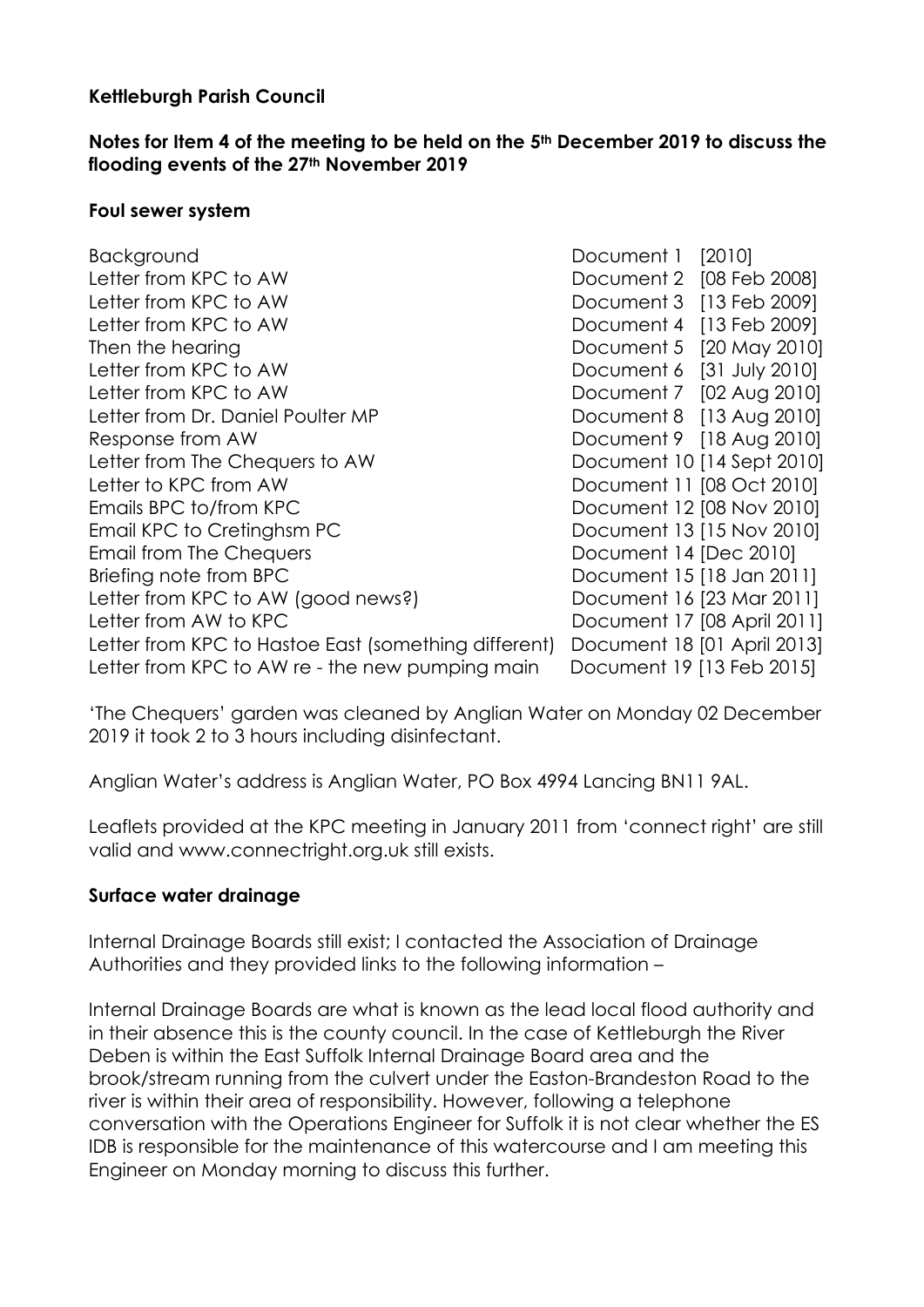In the Absence of an Internal Drainage Board it is Suffolk County Council that is the lead local flood authority For main rivers the risk management authority is the Environment Agency and the part of the River Deben running through Kettleburgh is classed as a main river.

So we can look at our surface water drainage system starting at the River Deben (EA responsibility) then the area within the East Suffolk Internal Drainage Board (responsibility for the brook stream to be discussed on Monday with the IDB), the culvert under the road (responsibility to be determined – SCC?) and then road gullies (SCC Highways responsibility) and ditches and the like within the parish boundary.

In regard to 'ditches and the like' you normally own a watercourse if it runs on or under your land or if it is on the boundary of your land, up to its centre. Property deeds will tell you if this is not the case and deeds should be checked if you're not clear about the ownership.

A watercourse can be a river, a brook, a beck a ditch a stream a leat, a goyle, a rhyne or a culvert.

You have responsibilities for the stretch of watercourse you own often referred to as a "riparian owner" (riparian means 'of or on a river bank')

The Environment Agency document "Living on the edge" has been superseded (we had the 3rd edition and I found the 5th edition on the Water Management Alliance website) by Environment Agency guidance called "Owning a watercourse" which covers responsibilities and rules to follow for watercourses on or near your property and permissions you need to do work around them. This was published on 15 February 2018.

These responsibilities include the following -

calling the Environment Agency Incident hotline to report:

- flooding
- blockages which could cause flooding to main rivers
- pollution
- unusual changes in the flow of water
- collapsed or badly damaged banks

You must let water flow naturally.

You may have to remove blockages, fallen trees or overhanging branches from your watercourse, or cut back trees and shrubs on the bank, if they could:

- obstruct or affect a public right of navigation ask your navigation authority for advice
- reduce the flow or cause flooding to other landowners' property you may have to pay damages if they do

You should: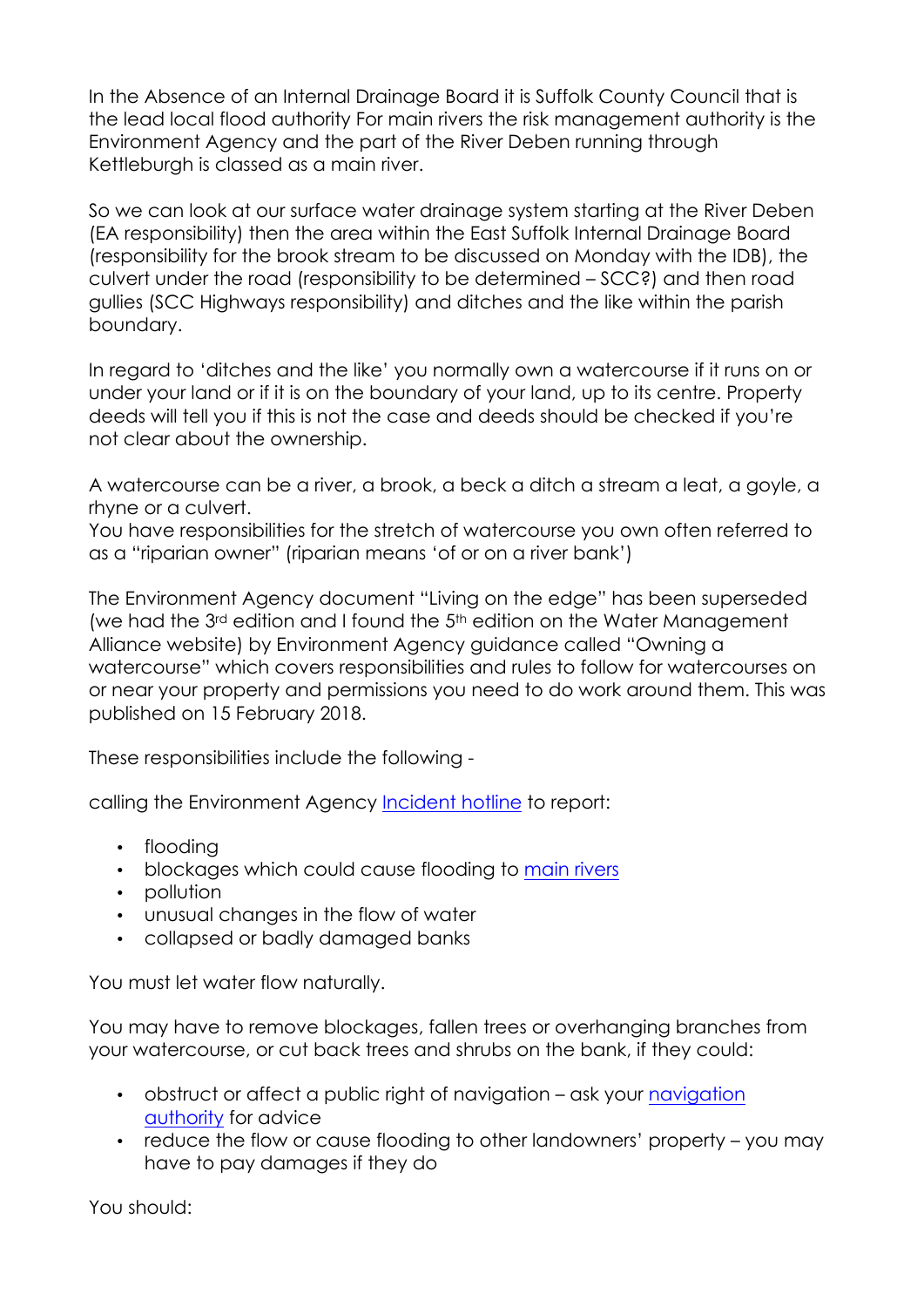- leave all other trees, branches and shrubs they can help prevent flooding by varying the shape and flow of the channel, and reduce erosion
- keep any trash screen, weir, mill gate or other structure clear

Don't go inside a culvert. You could get trapped or poisoned by gases. If it needs clearing or repairing contact your risk management authority (in our case Suffolk County Council) for advice.

You must not pollute the water. Don't throw waste water, chemicals or anything else which could cause pollution on the banks or in the water.

You must apply to use herbicides within one metre from the top of the bank of the watercourse.

Find out how to prevent rainwater carrying topsoil into the watercourse and polluting it in the Think Soils publication.

You should:

- remove litter from the banks
- remove animal carcasses contact your local council if you need advice
- not put garden waste, including grass cuttings, on the banks or into the water

You must:

- not disturb certain species or their habitats, including the bed and banks
- not disturb birds and their nests
- not disturb the spawning or eggs of salmon, trout or other fish
- prevent invasive species such as japanese knotweed from spreading into the wild or onto neighbours' land

For advice about what you must do if you own a stretch of watercourse, contact your risk management authority (in our case Suffolk County Council).

If it's about:

- a main river, your risk management authority is the Environment Agency
- any other watercourse, your risk management authority is your lead local flood authority (either unitary authorities or county councils) or the internal drainage board

These organisations control work carried out in and around watercourses. They can help you understand what you can and can't do.

You have the right to protect your property from flooding and erosion, but you must:

• get permissions to build anything in or around the watercourse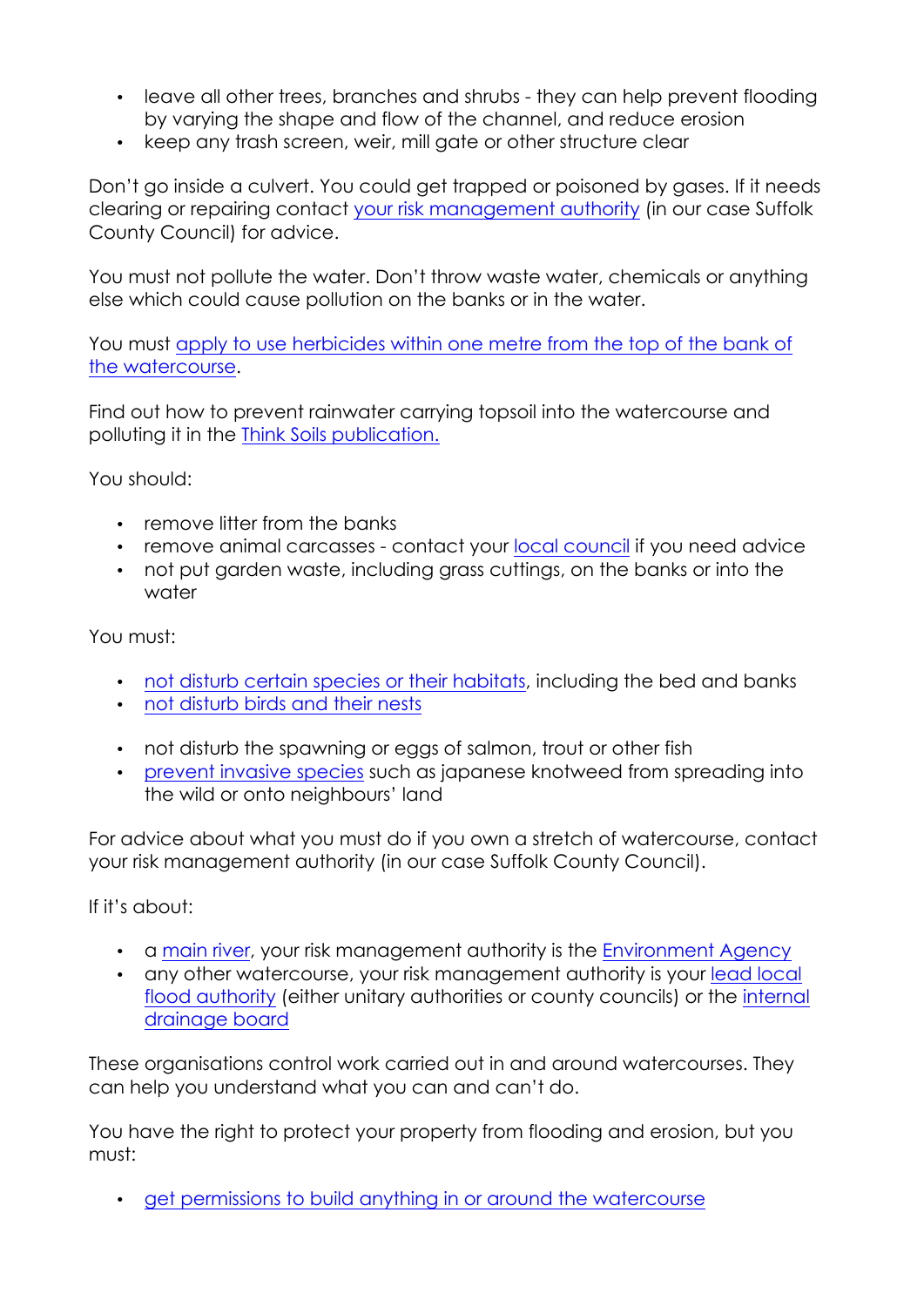• not build anything which could divert water and increase flood risk to other people's property, or you may have to pay damages

Something on your land, such as a wall, may be important to prevent flooding and be listed as a flood defence asset.

You must ask permission before you:

- change, remove or build any flood defence on your land
- do any work within 8 metres of a flood defence, or within 16 metres of a tidal flood defence

On a main river, the authority is the Environment Agency.

On any other watercourse, the authority will be either your lead local flood authority or the internal drainage board.

You may be responsible for maintaining and repairing a flood defence on your land. Check with the authority.

### **When an authority stops maintaining a flood defence on your land**

On a main river, find out what to do if the Environment Agency stops maintaining a flood defence.

On any other watercourse, contact your lead local flood authority or internal drainage board.

# **Check your flood risk**

You can:

- check your immediate and long-term flood risk
- sign up to get flood warnings by phone or text if your property is at risk of flooding

# **Get permission to do work in or around a watercourse**

You must find out which permissions and licences you need to maintain, repair, build or remove anything in or around a watercourse. This includes:

- creating or changing a mooring, mill, fence, dam, weir, bridge or culvert
- changing the banks
- removing material from the bed

You're responsible for getting the permissions and licences you need. You may get a fine or go to prison if you don't do this.

### **Main rivers**